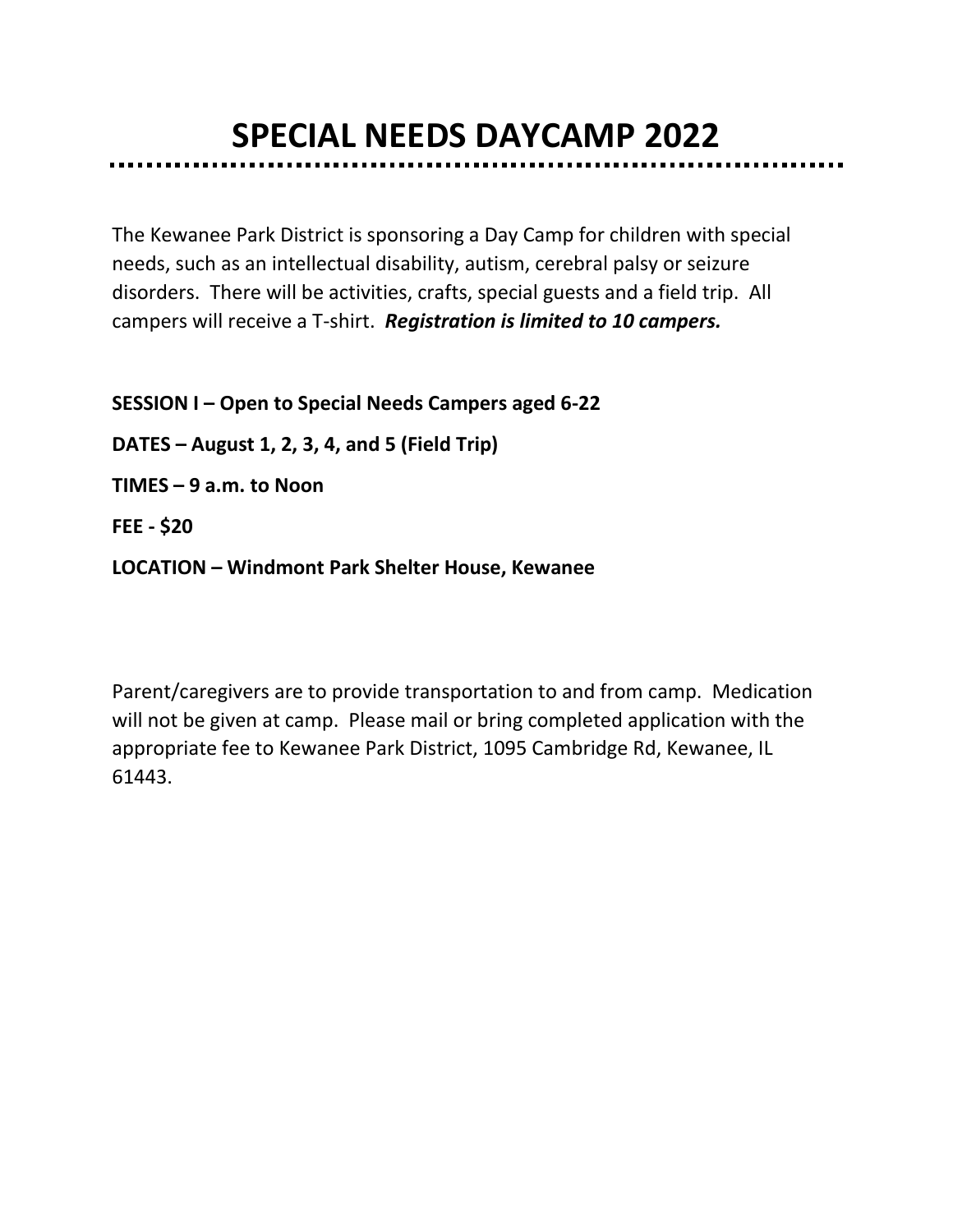#### SPECIAL NEEDS DAY CAMP

## **Application**

## SESSION I - Open to anyone 6-22 years old

## August 1, 2, 3, 4 and 5 (Field Trip)

#### at Windmont Park Shelter House, Kewanee

------

Sponsored by the Kewanee Park District

| Street/P.O. Box |  | City | Zip Code |
|-----------------|--|------|----------|
|                 |  |      |          |
|                 |  |      |          |
|                 |  |      |          |
|                 |  |      |          |
|                 |  |      |          |
|                 |  |      |          |
|                 |  |      |          |
|                 |  |      |          |
|                 |  |      |          |
|                 |  |      |          |
|                 |  |      |          |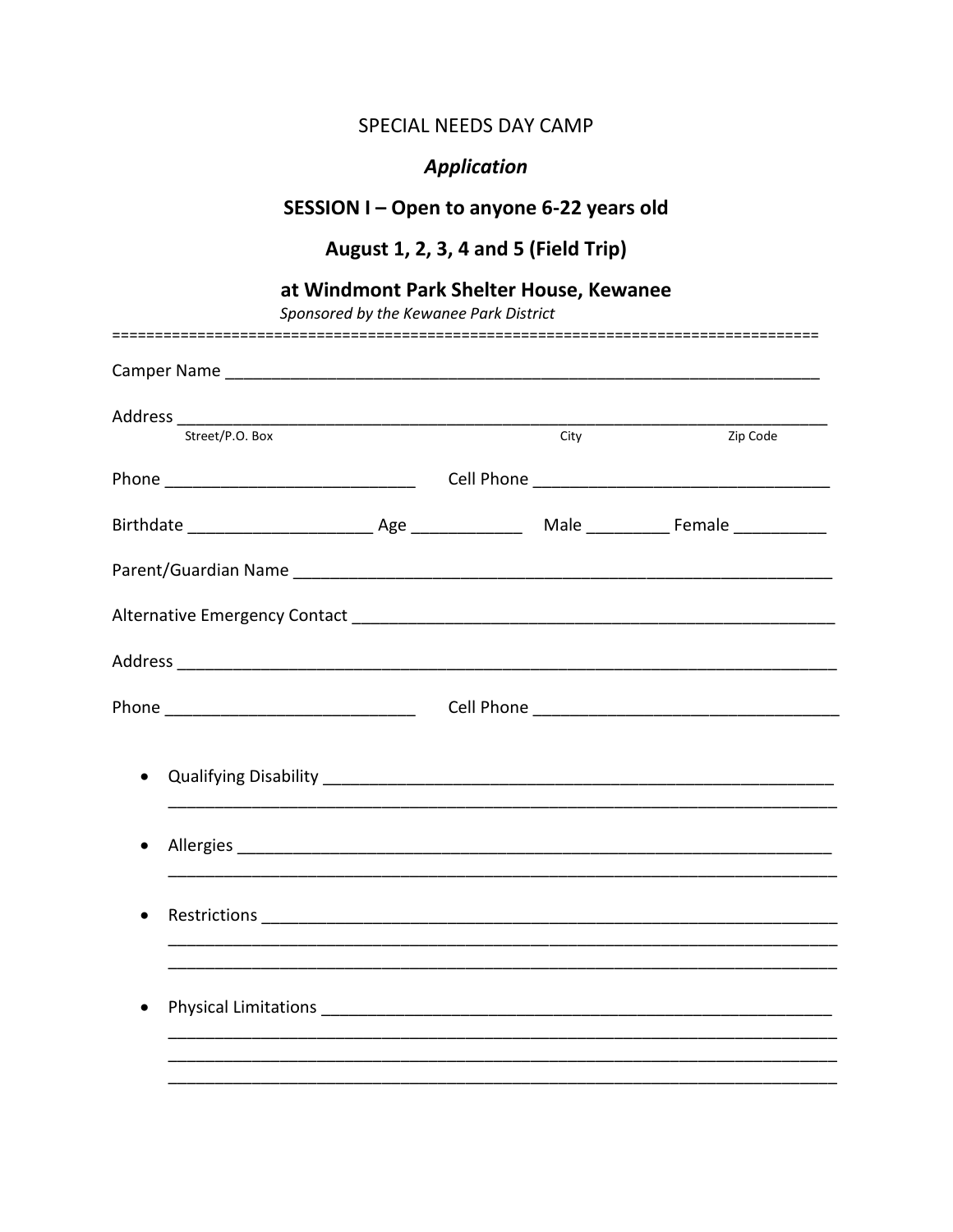| Cognitive needs or speech, sight or hearing challenges _________________________ |
|----------------------------------------------------------------------------------|
|                                                                                  |
|                                                                                  |
|                                                                                  |
| Disruptive Behaviors/ Acting Out/ Self Abuse ___________________________________ |
|                                                                                  |
| Medications (name of med/dosage/time of day given) _____________________________ |
| Independent Ambulation <b>Crutches</b><br>Mobility:<br>____ Wheelchair           |